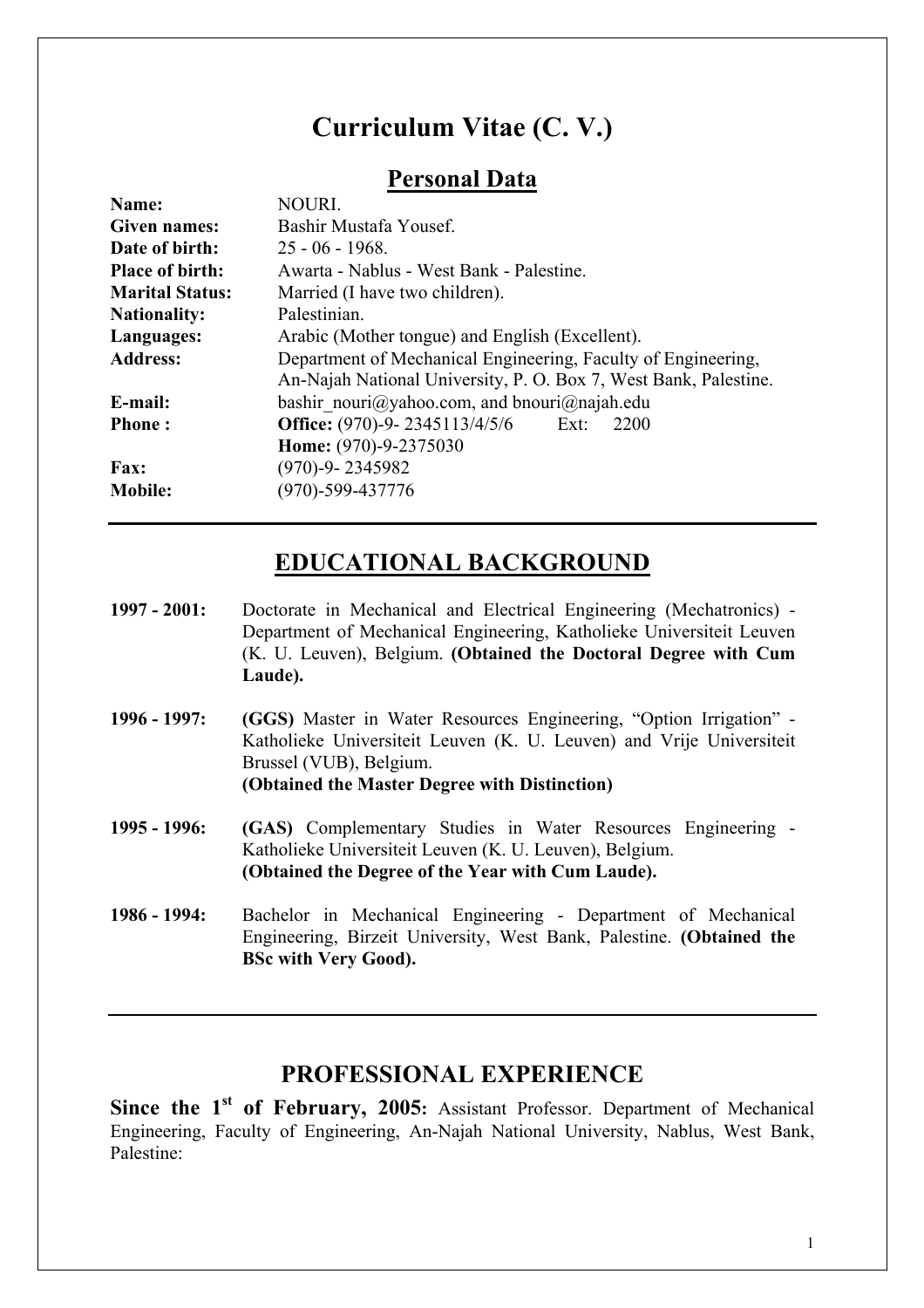## **My work at An-Najah National University:**

### **1- I teach the following courses:**

- 1- Dynamics (sequence 3)
- 2- Statics (Sequence 1)
- 3- Mechanics of Materials (Sequence 4)
- 4- Fluid Mechanics (Sequence 2)
- 5- Mechanical Vibrations (sequence 5)
- 6- Laboratory of Vibrations and Mechanics of Machines (Sequence 2).
- 7- Control (sequence 1)
- 8- Computer Control Systems (Sequence 1)
- 9- Digital logic (Sequence 4)
- 10- Microprocessor (Sequence 5)
- 11- Engineering Measurements (Sequence 6)
- 12- Control of Fluid Power "Hydraulic and Pneumatic Control Systems" (Sequence 4).
- 13- Design of Mechatronic systems (Sequence 2).
- 14- Graduation Projects ( 10 projects)

### **2-Other university activities:**

- 1. Chairman of the department of Mechanical Engineering at An-Najah National University for the academic years 2005/ 2006, 2006/ 2007, 2007/ 2008, and 2008/2009.
- 2. Internal examiner for the master thesis "Cooling of High Heat Flux Electronic Devices by Two Phase Thermosyphon System. By: Aysar Mahmoud Masoud Yasin, An-Najah National University, 2007".
- 3. Establisher of the Mechatronics Engineering Department: Setting all the requirements, and preparing all the studies of establishing the department including the academic plan.
- 4. Coordinator of the Sixth Engineering Employ and Show Day Committee for the academic year 2007/ 2008.
- 5. Coordinator and member of several University Committees established by the university's President.
- 6. Member of the Engineering Faculty Committee at An-Najah National University for the academic years 2005/ 2006 and 2006/ 2007.
- 7. Coordinator of the Self Evaluation Committee of the department of Mechanical Engineering at An-Najah National University for the academic years 2006 - 2007.
- 8. Coordinator of the Development and Maintenance Committee of the Engineering Faculty at An-Najah National University for the academic years 2006 - 2007.

**10/2/2002 – 31/1/2005:** Assistant Professor. Department of Mechatronics Engineering, Faculty of Engineering, The Hashemite University, P. O. Box 150459, Postal Code 13115, Zarqa, Jordan.

# **My work at The Hashemite University:**

## **1- I taught the following courses:**

- 1. Transducers and Interfacing **(sequence 6)**.
- 2. Modern Control **(sequence 2)**.
- 3. Computer Aided Design (Computer Aided Control Systems Design) **(sequence 1)**.
- 4. Control Systems Laboratory **(sequence 1)**.
- 5. Hydraulics and Pneumatic Control Systems **(sequence 3)**.
- 6. Microprocessors in Mechatronics **(sequence 5)**.
- 7. Microcomputer and Interfacing **(sequence 5)**.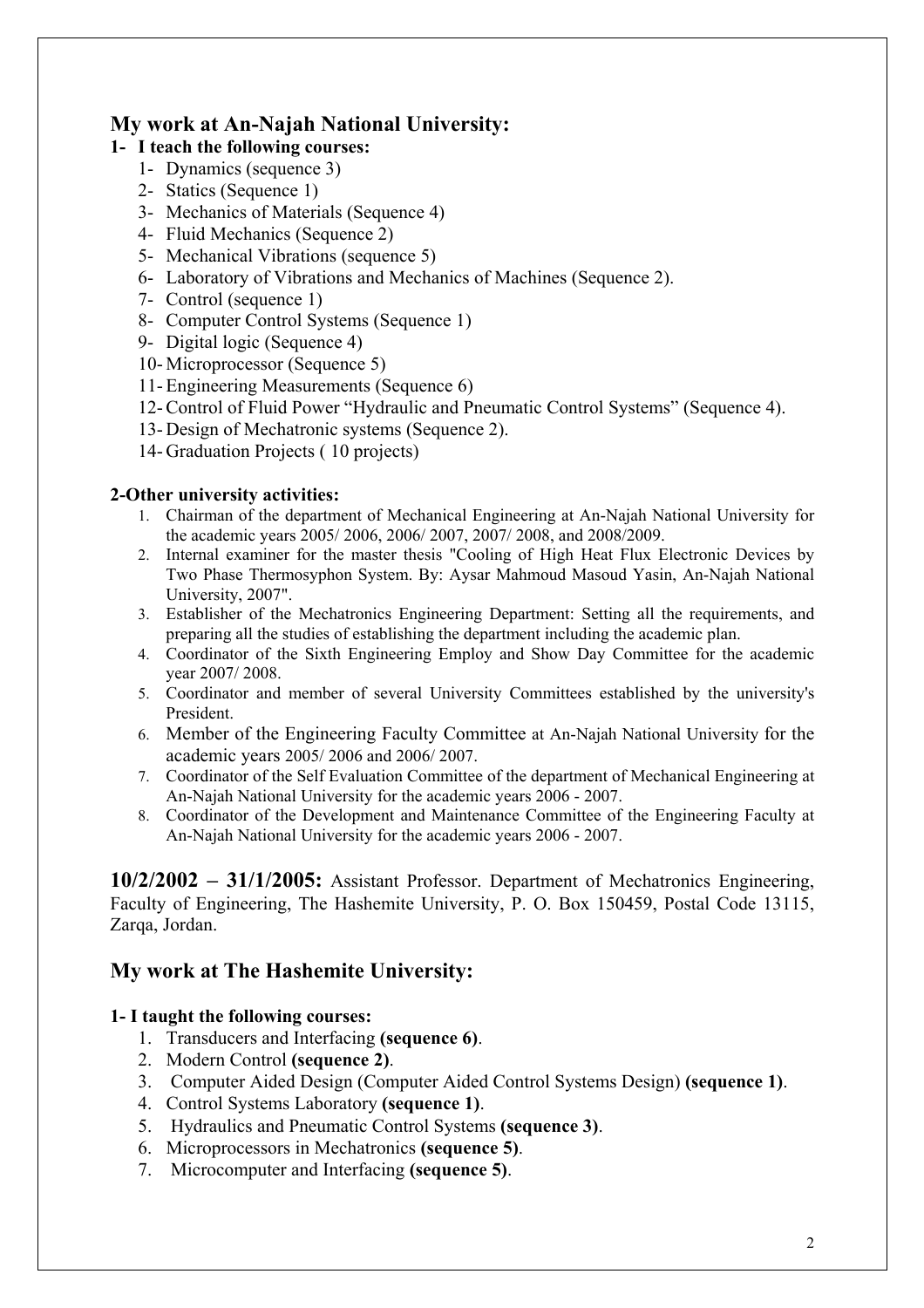#### **2- I supervised the following undergraduate projects:**

- 1. Design of Capacitive and Inductive Sensors (2002/2003).
- 2. Design of Electromagnetic Bearings (2002/2003).
- 3. Modeling and Control of a Mechatronic System (2002/2003).
- 4. Design and Simulation of Mobile Robot (2002/2003).
- 5. Design and Simulation of Pneumatic Planer Robot Arm (2002/2003).
- 6. Biofeedback Control of Human Brain (2002/2003).
- 7. Navigation Control of Mobile Robot (2003/2004).
- 8. Control of the Traffic Lights (2003/2004).
- 9. Speech recognition and control of mobile robots (2003/ 2004)

#### **3-Other university activities:**

- 9. Chairman of the department of Mechatronics Engineering at the Hashemite University for the academic years 2003/ 2004 and 2004/ 2005.
- 10. Chairman of the Department of Mechatronics Engineering at the Hashemite University for the period 20/6/2002 – 20/9/2002.
- 11. Member of the Engineering Faculty Committee at the Hashemite University for the academic years 2002/ 2003 and 2003/ 2004.
- 12. Member of the High Education Committee at the Engineering Faculty at the Hashemite University for the year (2003/ 2004)
- 13. Member of the Continuous Education Committee at at the Engineering faculty at the Hashemite University (for the year 2003/ 2004).
- 14. Member of the Scientific Research Committee at the Engineering faculty at the Hashemite University (for the year 2003/ 2004).
- 15. Member of the Academic Time Table at the Engineering faculty at the Hashemite University (for the year 2003/ 2004).
- 16. Member of 3-member graduate program committee at the Engineering faculty at the Hashemite University (Contribution: Setting the requirements of the master program: Master in Control Systems Engineering).
- 17. Member of the graduate program committee at the Hashemite University (Contribution: Establishing the center of Non-Destructive Evaluation (NDE) and setting the requirements of the master program of Non-Destructive Testing)
- 18. Member of 5-member graduate program committee at the Engineering faculty at the Hashemite University (Contribution: Setting the requirements of the master program: Master in Maintenance Management)
- 19. Member of the Engineering Faculty Committee at the Hashemite University for Engineering Students Summer Training (For the academic year 2002/2003).
- 20. Member of the Engineering Faculty Committee at the Hashemite University for Community services (For the academic year 2002/2003).

**1st of October – 30 of December 2001:** Post Doctor. "Control of Pneumatic Servo Positioning Systems Which are Actuated by Two, 3-Port Proportional Directional Control Valves". Division of Production Engineering, Machine Design and Automation (PMA), Department of Mechanical Engineering, Katholieke Universiteit Leuven (K. U. Leuven), Belgium.

**August 1997 - August 2001:** Researcher for the project IUAP P4/24 - Intelligent Mechatronic systems (IMechS). Belgian programme on Interuniversity Poles of attraction initiated by the Belgian State, Prime Minister's Office, Science Policy Programming, Katholieke Universiteit Leuven (K. U. L), Leuven, Belgium.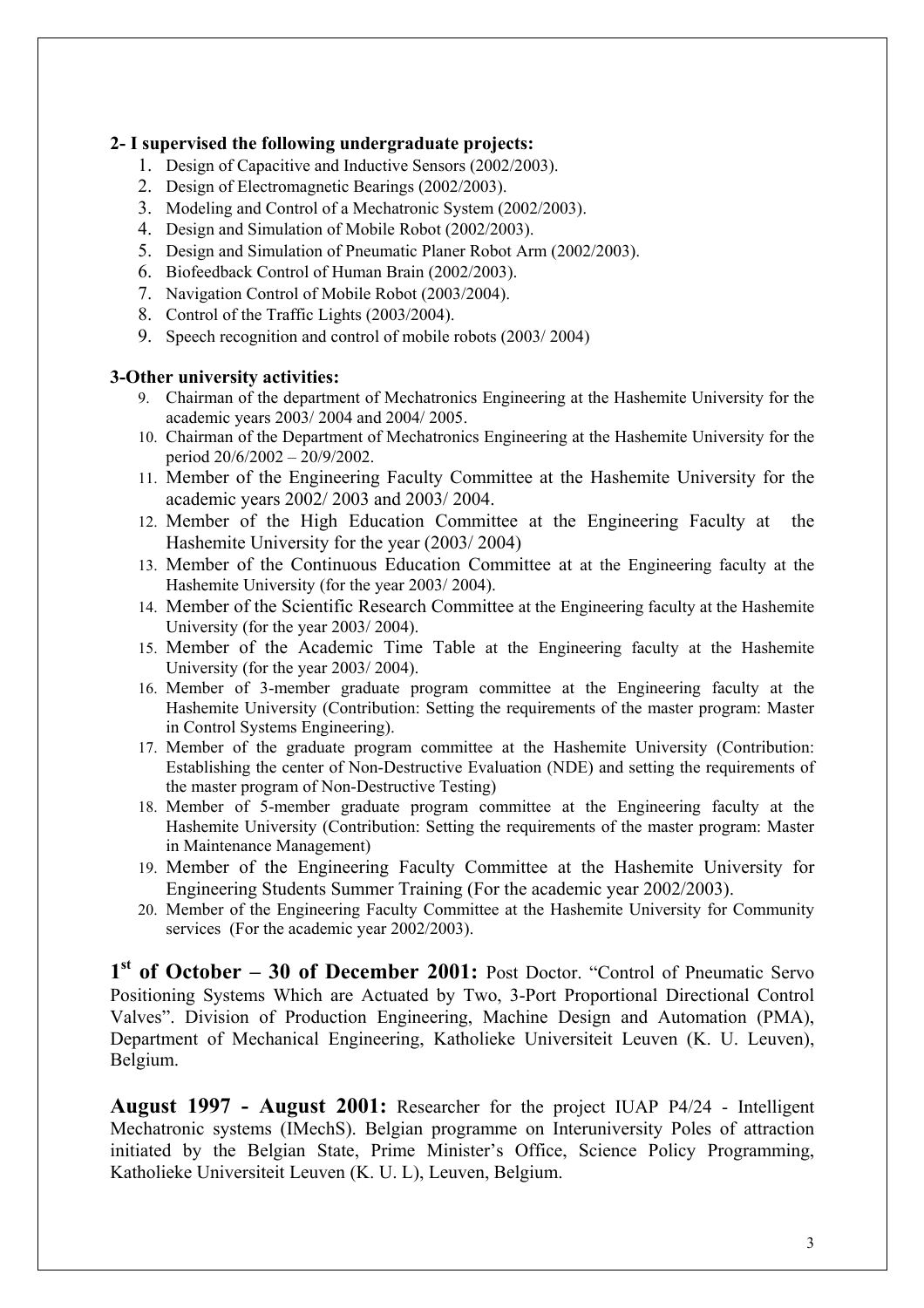Fields of interest: Pneumatic Systems, Modelling and Identification of Nonlinear Systems, Friction Modelling, and Advanced Control. During the research several articles and posters were published.

**November 1994 - August 1995:** Mechanical Engineer at Kurdieh Brothers Casting and Metal Work Ltd. (Jerusalem, Shoa'fat, Anata Rd, P. O. Box 21633, West Bank) My job was concentrated in the following:

- 1. Management of the quality control department, including full supervision of all production lines.
- 2. Designing a complete filtration unit for the Plast Furnace being used at the factory.
- 3. Mechanical maintenance of all the equipment and machinery used at the factory.

**1992 - 1994:** Teaching assistant for the course "Engineering Drawing" during three academic semesters at the Department of Mechanical Engineering, Birzeit University, West Bank, Palestine.

### **ARTICLE REVIEWER:**

**I am an articles' reviewer for ISA-Transactions** (**International Journal of The Science And Engineering Of Measurement And Automation). Since 2003 I have reviewed the following manuscripts:** 

- **1- Manuscript ID ISAT-03-r3-035**. **Title:** Solution of Low-Dimensional Constrained Model Predictive Control Problems Based upon the Location of Unconstrained Optimum
- **2- Manuscript ID ISAT-04-r3-006. Title:** Thin-Film Thermal Conductivity Meter.
- **3- Manuscript ID ISAT-05-r3-025. Title:** Active vibration suppression in a suspended Fabry-Pérot cavity.
- **4- Manuscript ID ISAT-06-r3-007. Title**: Stability maps for digital PID control of multiple lag processes.
- **5- Manuscript ID ISAT-06-r3-040. Title**: Precision Coordinated Control of Multi-Axis Gantry Stages.
- **6- Manuscript ID ISATRANS-D-07-00075. Title:** Developing and implementing an open and non-proprietary device description for foundation field bus based on software standards.
- **7- Manuscript ID ISATRANS-D-08-00025. Title:** Performance evaluation of Fuzzy ANC (adaptive noise control) system for non-causal condition.

## **CONSULTANCY**

- 1. Consultant to the Accreditation and Quality Assurance Commission, Ministry of Education & Higher Education, Palestinian National Authority [\(http://www.aqac.mohe.gov.ps](http://www.aqac.mohe.gov.ps/)) for the curricula accreditation of the Undergraduate Study Program "Mechatronics Engineering" submitted by Birzeit University (File No. BZU071/BA01), August 2007.
- 2. Representative of the Ministry of Education & Higher Education and a member of the standardization specialized committee of metals and its use (for the period 4/2006 – 7/2007). Standardization Department, Palestinian Standards Institution,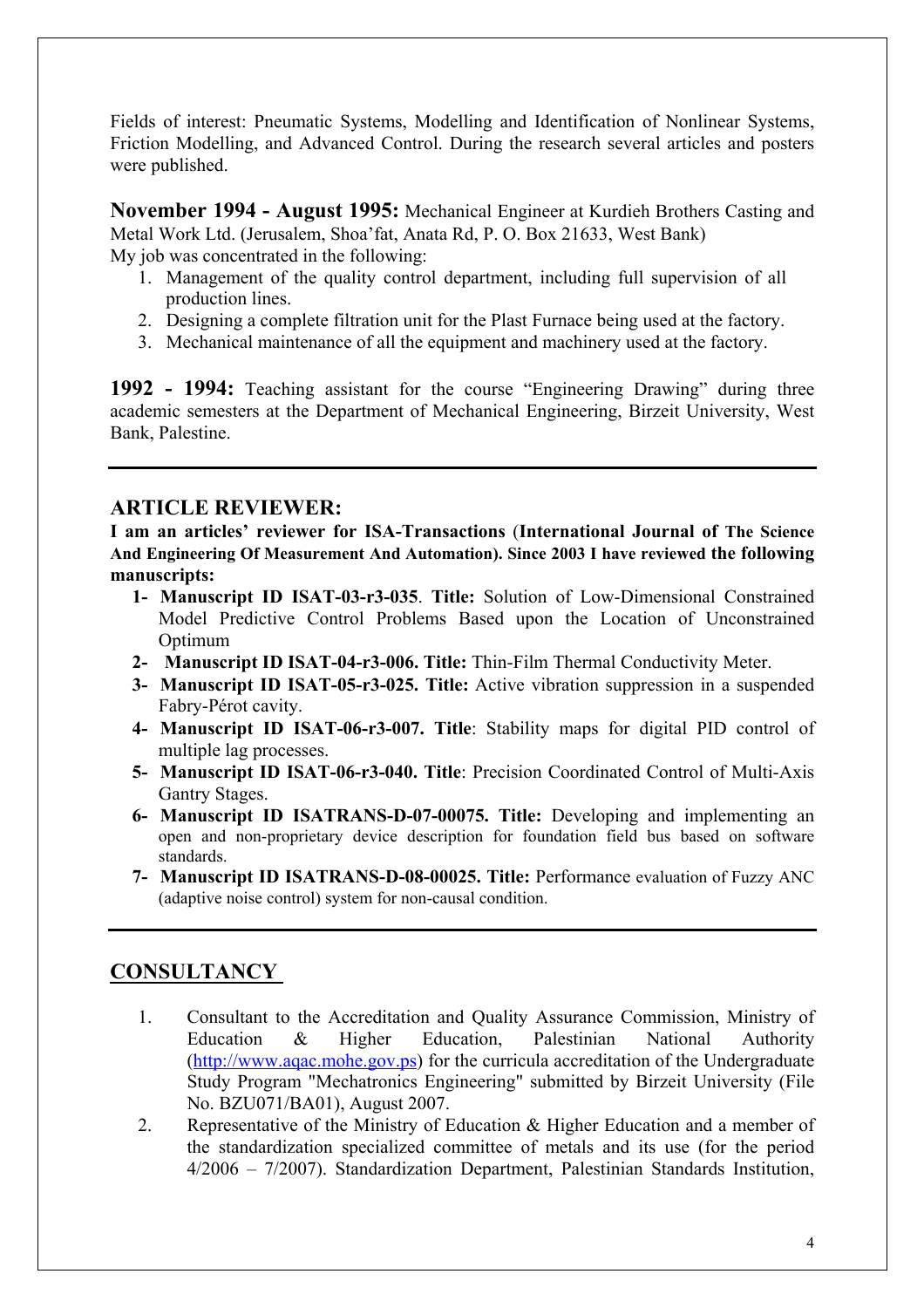Palestinian National Authority. The work concentrated in setting the Palestinian standards for Fire resistive doors and fire predictions equipments.

- 3. Design of a device used for "Detection of Organic Chemical Vapors": I have submitted a proposal for a portable, durable technology or device that would indicate the presence of 1-3 dichloropropene or chloropicrin at threshold levels of 0.05 ppm and higher in an enclosed environment. Submitted to the company entitled Innocentive, USA [\(http://www.innocentive.com\)](http://www.innocentive.com/). 2006
- 4. Research work in the field "Identification, Modeling and Control of Pneumatic Servo Positioning Systems" for the purpose of improving the FESTO industrial pneumatic servo positioning products, where 50 micrometers positioning accuracy is achieved. FESTO Company, Germany. (1997-2001)
- 5. Restudy and evaluation of Environmental Impact Assessment (EIA): Screening and Scoping of all the alternatives of the project "Technopolitical Alternative Strategies in Interstate Regional Development of Jordan Rift Valley Beyond the Peace" by Masahiro Murakami, M. (Consulting Engineer, Japan), Usaid I. El-Hanbali (The World Bank, USA), and Aaron T. Wolf, M. (University of Alabama, USA). 1996
- 6. Restudy and evaluation of Environmental Impact Assessment (EIA): Screening and Scoping of all the alternatives of the project "Natural Gas Pipeline in Bolivia from Santa Cruz to the Brazilian border through the Amazon Forest". 1996
- 7. Restudy and evaluation of the project "Integrated Project Design: Drinking and Irrigation Water Supply to Jakarta, Indonesia-Capital City". This project was designed and constructed with the superposition of Laboratory of Hydraulics, Delft University Netherlands. 1997
- 8. Designing a Filter (Gas Wash Filter) for a Plast Furnace to bring the Cast Iron Plast Furnace Emissions within the Environmental Standards. Kurdieh Brothers Casting and Metal Work Ltd. (Jerusalem, Shoa'fat, Anata Rd, P. O. Box 21633, West Bank, Palestine. 1995
- 9. Designing an Industrial Layout and Product Management Plans for Abu Ein Aluminum Industry Ltd. BeitUnia, Ramalla, West Bank Palestine. 1993

### **Training courses for professional Engineers**

I can give and supervise the following training courses:

- 1. Modern Control Systems.
- 2. Industrial servo control systems (fundamentals and applications).
- 3. Analysis and design of hydraulic and pneumatic systems with industrial applications.
- 4. Methods of Experimental and Measurement techniques.
- 5. Mechatronics Engineering, Principles and Applications.
- 6. Matlab and Simulink Softwares for Engineers.

# **COMPUTER EXPERIENCE (KNOWLEDGE)**

- 1. MATLAB software with identification toolbox, control toolbox and polynomials toolbox.
- 2. SIMULINK software with MATLAB.
- 3. Computer languages: FORTRAN, PASCAL and C-Language.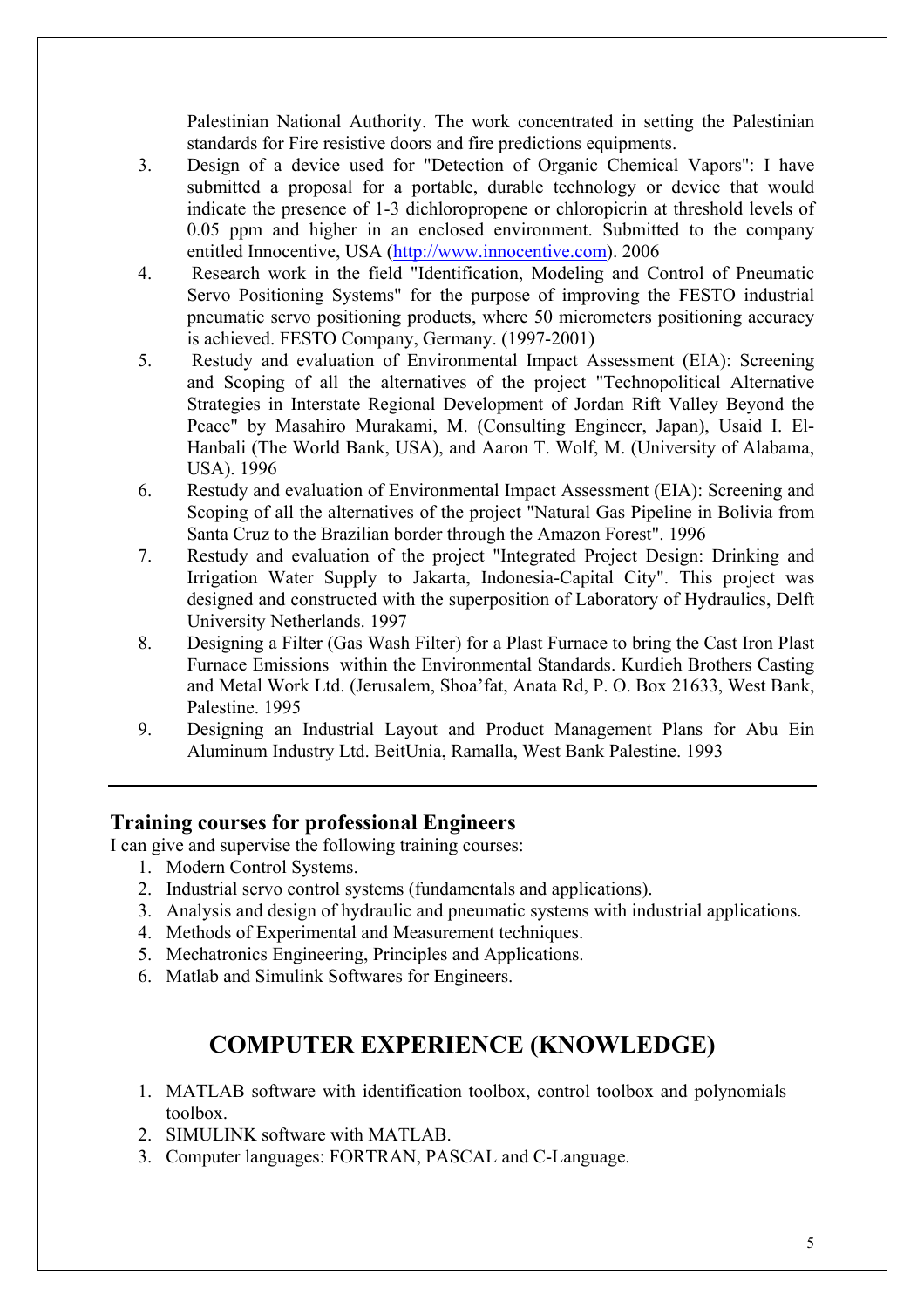- 4. Microprocessors and Microcomputers software architecture (assembly language and machine language).
- 5. MS-office : Microsoft word and Excel, Front Page, Power Point, and Visio
- 6. AutoCAD software.
- 7. Present programs and software that are used for Water Resources and Irrigation Engineering.

## **RESEARCH AREAS**

**Areas of Active Research:** Pneumatic Systems, Electromagnetic Bearings, Robotics, Modelling and Identification of Nonlinear Systems, Friction Modelling, and Advanced Control.

#### **General Areas of Interest**:

- 1. Mechanical, Mechatronics, Automation, Control, and Bio-Medical Engineering.
- 2. Industrial and Academic Consultation.
- 3. Water Resources, Water quality and Treatment, Irrigation, Water Pollution.
- 4. Consultation in the field of Water Resources Engineering and Environment

#### **Current research fields**

- 1. Modeling and control of Mechatronic Systems.
- 2. Manipulators and Mobile Robot Control.
- 3. Auto-tracking Solar Radiation Mechatronic Systems.
- 4. Voice recognition and voice control techniques.

## **AWARDS**

Best Student Paper Award: for the paper entitled, "Modelling a Pneumatic Servo Positioning System with Friction," presented at the 2000 American Control Conference, June 28-30, 2000, in Chicago, Illinois, USA. The award is given by: The American Automatic Control Council (AIAA, AICHE, AISE, ASCE, ASME, IEEE, ISA, and SCS).

## **DIRECT TUITION (DOCTORAL COURSES)**

#### **Sliding Mode in Automatic Control**

Organizer: The International School in Automatic Control. Place: Ecole Centrale de Lille, Lille, (France). Period: September 6 to 9, 1999.

#### **Theory of Robot Control**

Organizer: Graduated Schools in Systems and Control. Lecturers: Professors Bastin and G. Campion (CESAME, UCL). Place: Université Catholique de Louvain, (Belgium). Period: May 14 to 28, 1999.

#### **Control, Identification and related subjects**

Organizer: Prof. J. Swevers, Department of Mechanical Engineering, Division of Production Eng., Machine Design and Automation Katholieke Universiteit Leuven. Place: Department of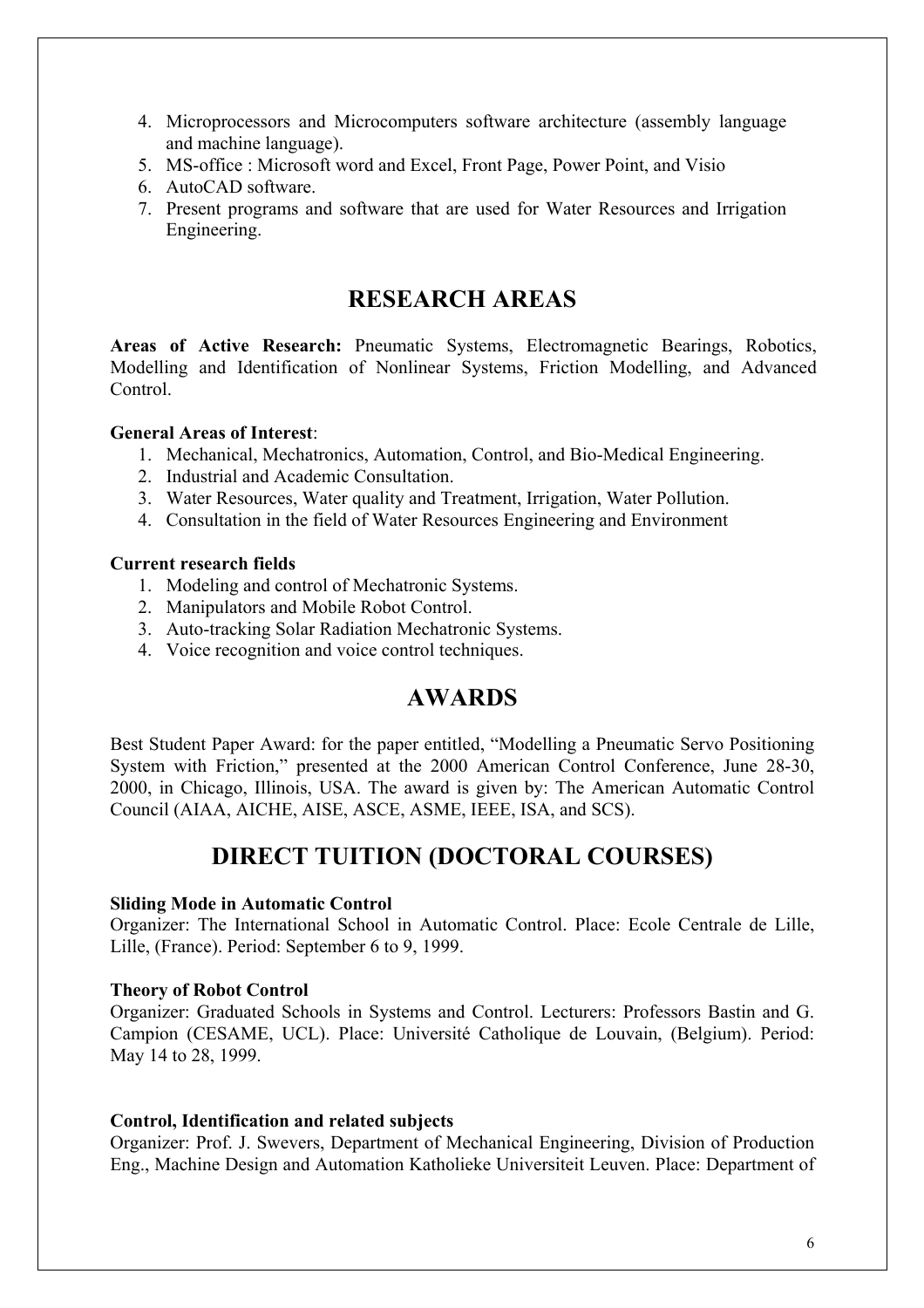Mechanical Engineering, Katholieke Universiteit Leuven (Belgium). Period: Academic year 1997-1998, and Academic year 1998 - 1999.

#### **Polynomial Methods for Controller Design**

Organizer: Graduated Schools in Systems and Control. Lecturers: Professors H. Kwakernaak (Twente University of Technology, The Netherlands) and M. Sebek (Academy of Sciences, The Czech Republic). Place: Katholieke Universiteit Leuven (Belgium). Period: November 6 to December 11, 1998.

#### **Theory and Application of Fuzzy Control**

Organizer: Graduated Schools in Systems and Control. Lecturers: Professors S. Yurkovich (The Ohio State Univ., Columbus, USA) and V. Wertz (CESAME, UCL). Place: Université Catholique de Louvain, (Belgium). Period: March 23 to April 3, 1998.

#### **Vibration Control**

Organizer: Graduated Schools in Systems and Control. Lecturers: Professors A. Preumont (ULB), and J. Swevers, H. Van Brussel, W. Dehandschutter(KUL). Place: Katholieke Universiteit Leuven (Belgium). Period: October 3 to 31, 1997.

#### **Computer Aided Control Systems Design**

Organizer: Department of Electrical Engineering at Katholieke Universiteit Leuven. Lecturer: Prof. Bart De Moor. Place: Department of Electrical Engineering, Katholieke Universiteit Leuven (Belgium). Period: October 1 to December 20, 1997.

#### **Computer Aided Control Systems Design (Practical)**

Organizer: Department of Electrical Engineering at Katholieke Universiteit Leuven. Lecturer: Prof. Bart De Moor. Place: Department of Electrical Engineering, Katholieke Universiteit Leuven (Belgium). Period: October 1 to December 20, 1997.

## **PUBLICATIONS**

### **Published Papers in International Journals**

- [ 1 ] Nouri, Bashir M. Y.. "Friction Identification In Mechatronic Systems". ISA Transactions, (A Journal For The Science And Engineering Of Measurement And Automation), Vol 43, No 2, April 2004, pp 205-216.
- [ 2 ] Bashir M. Y. NOURI and Arafat Zaidan. "Computer Control of a Powered Two Degree Freedom Reciprocating Gait Orthosis". ISA Transactions, Vol 45, No 2, April 2006, pp 249-258..

## **Published Papers in Conferences Proceedings**

- [ 1 ] Nouri, Bashir M. Y., (2005). "Modeling and Control of Mobile Robots". Accepted for publication in the proceedings of the First international Conference on Modeling, Simulation & Applied Optimization, ICMSAO/05, which will be held at the American University of Sharjah, UAE on February the  $1<sup>st</sup>$ , 2005.
- [ 2 ] Nouri, B. M. Y., F. Al-Bender, J. Swevers, P. Vanherck and H. Van Brussel, (2000). "Identification, Modelling and Simulation of a Pneumatic Servo Positioning System with Friction." Proceedings of the IASTED (The International Association of Science and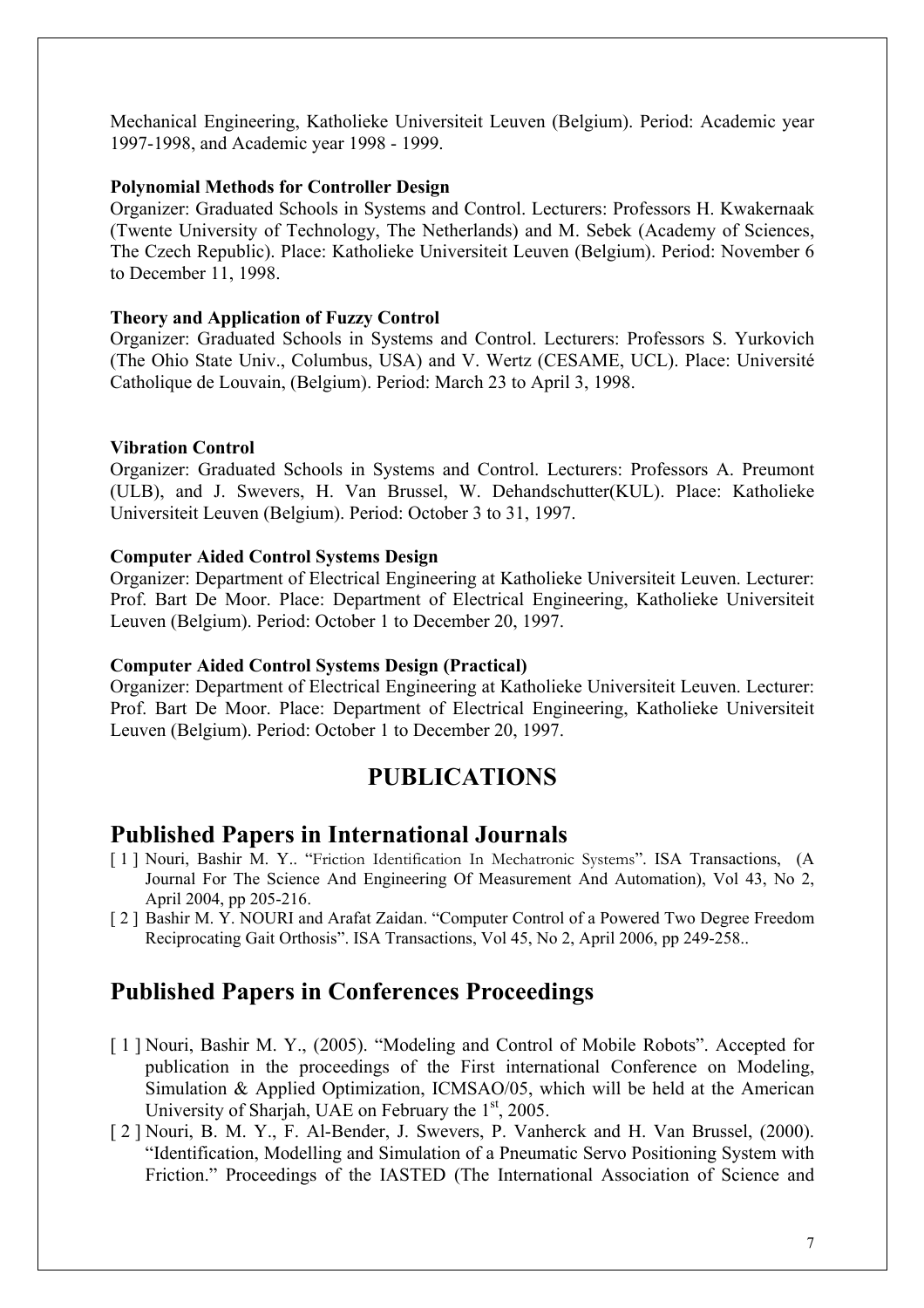Technology for Development) International Conference Modelling, Identification and Control, February 14 - 17, 2000, pp. 421 - 427, Innsbruck, Austria.

- [ 3 ] Nouri, B. M. Y., F. Al-Bender, J. Swevers, P. Vanherck and H. Van Brussel, (2000)."Identification, Modelling and Simulation of a Pneumatic Servo Positioning System with Friction for the Purpose of Accurate Position Control." Proceedings of the 5<sup>th</sup> National Congress on Theoretical and Applied Mechanics, May 23 - 24, 2000, pp. 67 - 70, Louvain-La-Neuve, Belgium.
- [ 4 ] Nouri, B. M. Y., F. Al-Bender, J. Swevers, P. Vanherck and H. Van Brussel, (2000). "Modelling a Pneumatic Servo Positioning System with Friction." Proceedings of American Control Conference (ACC 2000), June 28 - 30, 2000, PP. 1067 - 1071, Chicago, Illinois, USA.

## **Internal Reports**

- [1] Nouri, B. M. Y. (1999). "Micro Study of Pre-Sliding Friction in a Pneumatic Servo Positioning System." Internal report No. 99R013, January, 1999, Mechanical Engineering Department, Division of Production Eng., Machine Design and Automation (PMA), Katholieke Universiteit Leuven (Belgium).
- [ 2 ] Nouri, B. M. Y. (1999)."Modelling a Pneumatic Servo Positioning System." Internal report No. 99R014, March, 1999, Mechanical Engineering Department, Division of Production Eng., Machine Design and Automation (PMA), Katholieke Universiteit Leuven (Belgium).

## **Thesis**

**Ph.D. Thesis: "**Modelling and Control of Pneumatic Servo Positioning Systems". Mechanical Engineering Department, Division of Production Eng., Machine Design and Automation (PMA), Katholieke Universiteit Leuven, Belgium.(August, 2001). ISBN 90-5682-312-4

**M.Sc. Thesis:** "Inverse Modelling of Flow in Open Channels." Katholieke Universiteit Leuven and Vrije Universiteit Brussel, Belgium. 1997.

**B.Sc. Thesis:** "Flow Visualization by Hydrogen Bubble Generator." Birzeit University, Palestine. 1994.

## **Presentations at Conferences**

- [1] "Modelling a Pneumatic Servo Positioning System with Friction," presented at the American Control Conference (ACC 2000), Chicago, Illinois, USA, June 2000.
- [ 2 ] "Identification, Modelling and Simulation of a Pneumatic Servo Positioning System with Friction for the Purpose of Accurate Position Control," presented at the  $5<sup>th</sup>$  National Congress on Theoretical and Applied Mechanics, Louvain-La-Neuve, Belgium, May, 2000.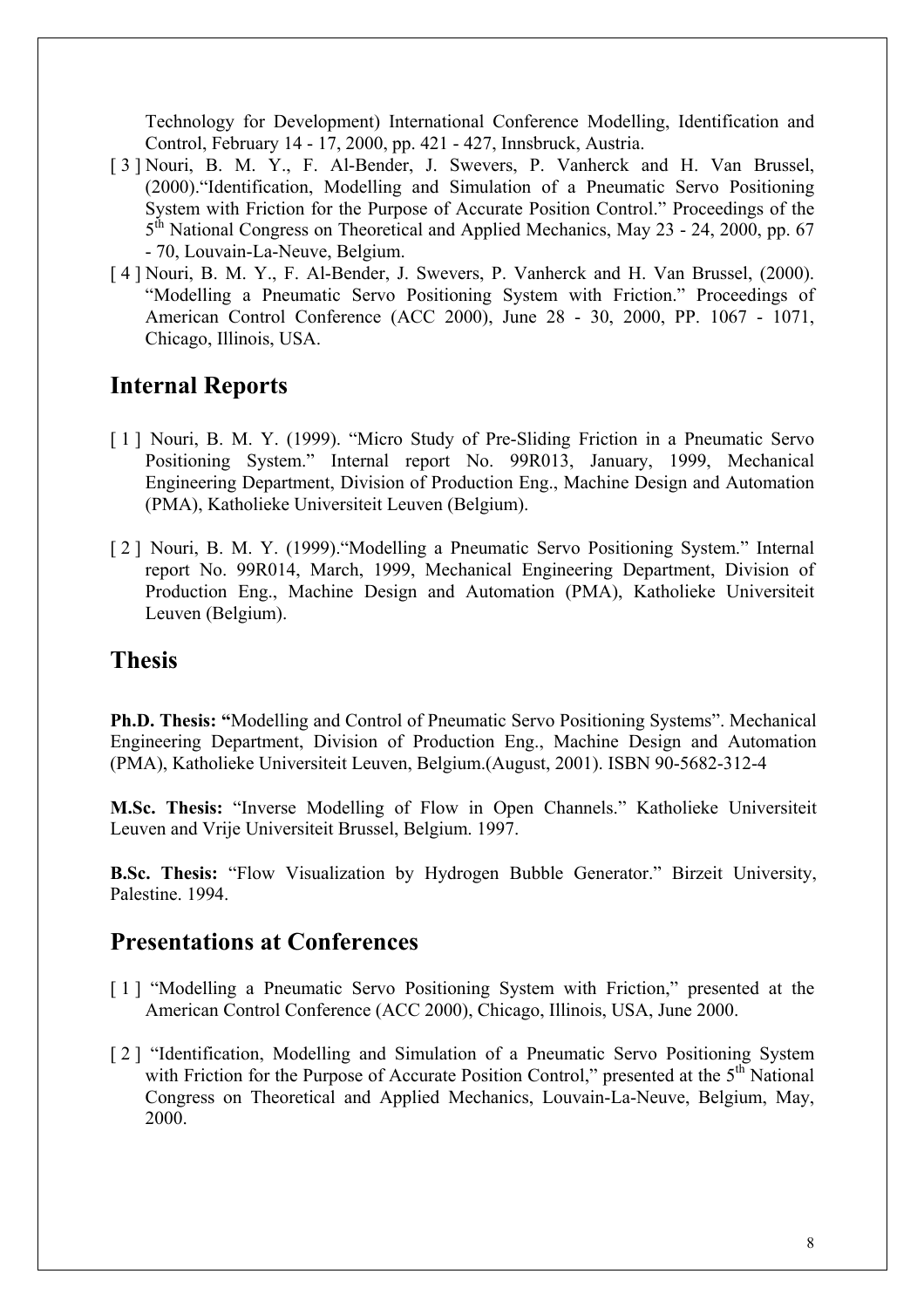- [ 3 ] "Modelling and Identification of a Pneumatic Servo Positioning System with Friction for the Purpose of Simulation and Accurate Position Control," presented at the  $19<sup>th</sup>$ Benelux Meeting on Systems and Control, Mierlo, The Netherlands, March 2000.
- [4] "Identification, Modelling and Simulation of a Pneumatic Servo Positioning System with Friction," Presented at the International Association of Science and Technology for Development (IASTED) International Conference Modelling Identification and Control (MIC 2000), Innsbruck, Austria, February 2000.
- [ 5 ] "Empirical Model of a Pneumatic Servo Positioning System," presented at the ICCos Workshop Applications and Experimental Aspects of Robust Control and Identification, Leuven, May 1999.

## **Posters at Workshops**

- [ 1 ] "Robust Control of Pneumatic Servo Positioning Systems," Presented at IUAP 4/24 IMechS Workshop, Universitè de Liège (ULG), Liège, Belgium, November 2000.
- [2] "Modelling and Identification of a Pneumatic Servo Positioning System with Friction for the Purpose of Simulation and Control," presented at ICCos Workshop, Vrije Universiteit Brussel (VUB), Brussels, Belgium, December 1999.
- [ 3 ] "Identification, Modelling and Simulation of a Pneumatic Servo Positioning System," presented at IUAP 4/24 IMechS Workshop - Intelligent Mechatronic Systems ,UCL, Louvain-La-Neuve, Belgium, October 1999.
- [4] "Modelling of a Pneumatic Servo Positioning System," presented at IUAP-4-24, 2<sup>nd</sup> Workshop on Intelligent Mechatronic System, ULB, Brussels, Belgium, October 1998.
- [ 5 ] "Design and Optimisation of Pneumatic Servo Systems," presented at IUAP-4/24: IMechs Workshop Intelligent Mechatronic Systems, KUL, Leuven, Belgium, November 1997.

## **SCHOLARSHIPS**

- [1] Katholieke Universiteit Leuven Scholarship: I obtained the Master studies scholarship for the period August 1995 to August 1997.
- [ 2 ] Katholieke Universiteit Leuven Scholarship: I obtained the PhD research scholarship for the period October 1997 to September 2001.

# **PROFESSIONAL ORGANIZATIONS**

Member of the Palestinian/ Jordanian Engineers Association - Division of Mechanical Engineering.

# **Training**

[1] Irrigation and Drainage of the International Course on Microcomputer Applications in Water Resources Engineering and Management. Institute for